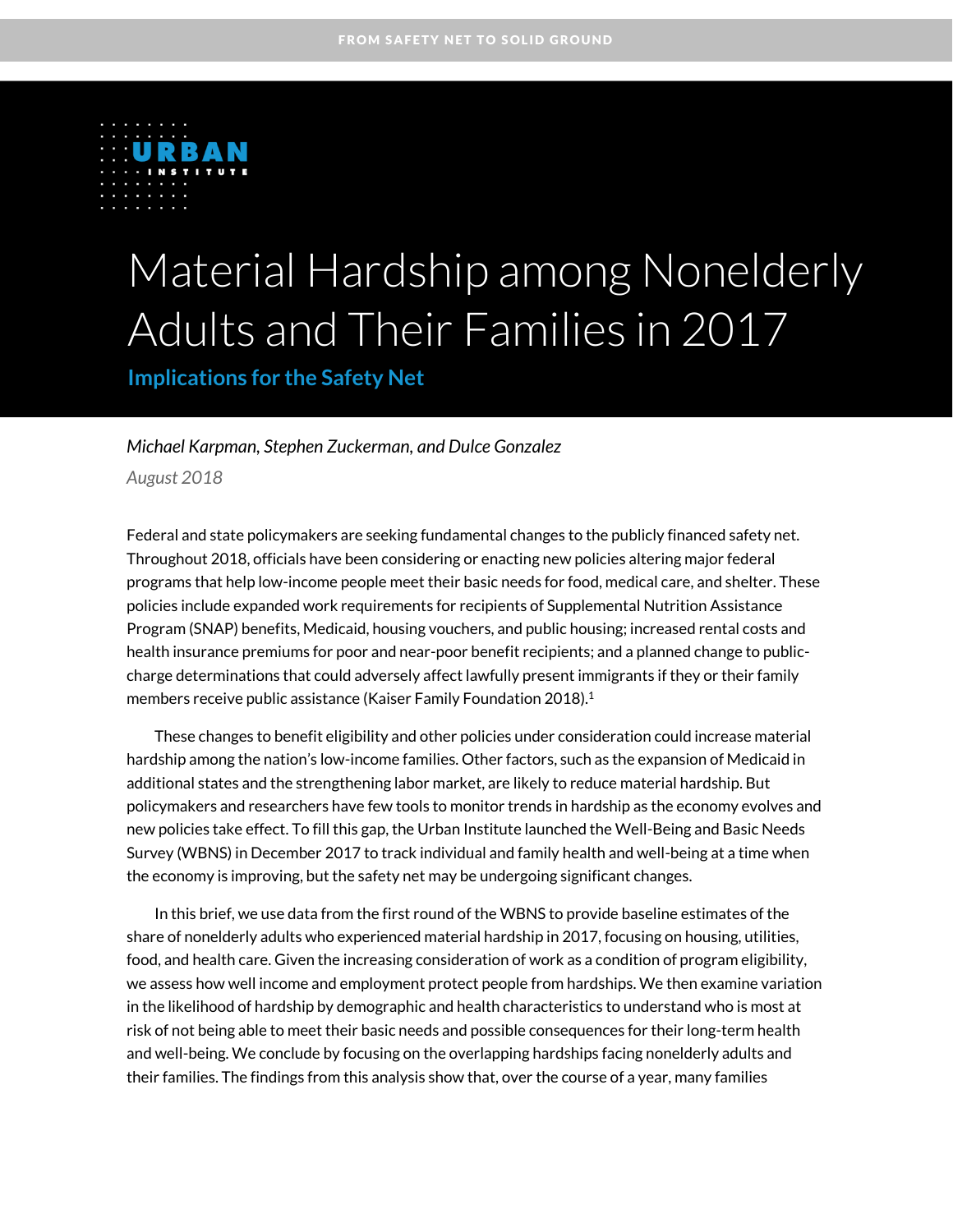experience material hardships, and previous research suggests these challenges may be exacerbated by proposed changes to the safety net. Our key findings are as follows:

- Even with the economy approaching full employment, nearly 40 percent of adults reported that they or their families had trouble meeting at least one basic need for food, health care, housing, or utilities in 2017.
- Although these difficulties were most prevalent among adults with lower incomes, material hardship extends across the income distribution and affects families with and without workers.
- **A** Adults are more likely to report material hardship if they are in fair or poor health or have multiple chronic conditions, but rates of hardship are also elevated for adults who are young, female, black or Hispanic, less educated, and living with children.
- Adults who report one type of hardship during the year often report other types as well. Among adults reporting at least one hardship, 60.2 percent report two or more hardships, and 34.7 percent report three or more hardships.

# Material Hardship, the Safety Net, and Current Policy Proposals

### **Defining and Measuring Material Hardship**

Although no consensus definition of material hardship exists, previous research has emphasized direct measures of objective living conditions and consumption of goods and services critical for meeting basic needs (Ouellette et al. 2004). The most commonly cited indicators of hardship focus on necessities for physiological functioning—food, medical care, housing, and basic utilities—that people forgo because of insufficient resources or have trouble affording (Bauman 1998; Beverly 2001; Boushey and Gundersen 2001; Heflin, Sandberg, and Rafail 2009; Mayer and Jencks 1989; Neckerman et al. 2016; Ouellette et al. 2004).<sup>2</sup> Material hardship has been linked to cognitive, behavioral, and health problems among children and increased parenting stress, depression, risk of disease, and health care utilization among adults (Caswell and Zuckerman 2018; Coleman-Jensen, McFall, and Nord 2013; Desmond and Kimbro 2015; Gershoff et al. 2007; Heflin and Iceland 2009; Kushel et al. 2006; Seligman, Laraia, and Kushel 2010; Zilanawala and Pilkauskas 2012). $3$ 

Measures of material hardship focused on a family's ability to meet basic needs can provide a broader understanding of individual and family well-being than income-based poverty indicators. Though hardship is often associated with low income, previous studies have found that income explains only a small share of the variance in a family's reported hardships and that different types of hardship can arise from distinct processes rather than from a single underlying factor, such as poverty (Heflin, Sandberg, and Rafail 2009; Mayer and Jencks 1989). Therefore, examining each dimension of hardship both individually and in combination is useful for providing a thorough assessment of material wellbeing.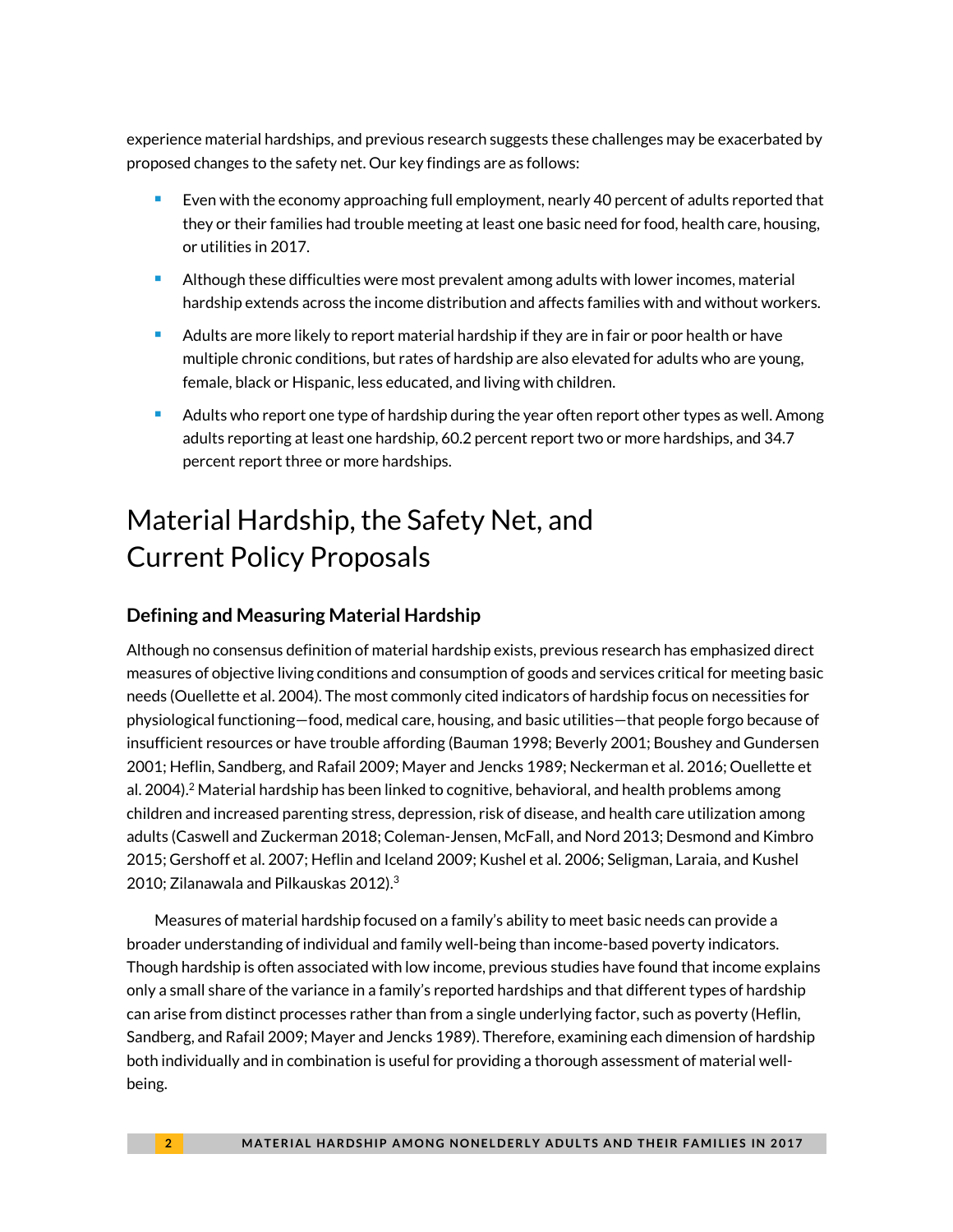However, information on national trends in the prevalence of material hardship is limited. Most major federal surveys do not take a comprehensive approach to measuring this concept, instead focusing on individual aspects of hardship in isolation. These surveys include the Current Population Survey, or CPS (food security), American Housing Survey (housing quality and affordability) and National Health Interview Survey (health care access and food security). The Survey of Income and Program Participation (SIPP) is an exception, but the SIPP modules on adult and child well-being are not fielded regularly: the most recent publicly available comprehensive data on hardship measures were collected in 2011 (Siebens 2013).<sup>4</sup> SIPP material hardship data from the 2014 panel (reported for calendar year 2013) are also available, but these are for a limited set of measures of hardship. Nonfederal surveys focused on this topic have been administered to targeted populations or geographic areas or have not been conducted recently (Danziger et al. 2000; Heflin 2006; Lerman 2002; Neckerman et al. 2016; Pilkauskas, Currie, and Garfinkel 2012).

## **Effects of Safety Net Programs on Hardship and Implications of Proposed Policy Changes**

The nation's largest safety net programs have been found to mitigate hardship. For example, the Affordable Care Act's recent Medicaid expansion led to a decline in problems paying medical bills, unmet health care needs, and medical debt, and SNAP has been shown to reduce food insecurity and other hardships (Caswell and Waidmann 2017; Kreider et al. 2012; Mabli et al. 2013; McMorrow et al. 2017; Miller and Morrissey 2017; Miller and Wherry 2017; Nord and Prell 2011; Ratcliffe, McKernan, and Zhang 2011; Shaefer and Gutierrez 2013). A wave of new studies provides evidence that safety net programs have positive long-term effects, with lower rates of hardship as a likely mechanism for improved outcomes (Almond, Hoynes, and Schanzenbach 2011; Boudreaux et al. 2016; Chetty, Hendren, and Katz 2016; Goodman-Bacon 2016; Hoynes, Schanzenbach, and Almond 2016; Miller and Wherry 2018). For instance, prenatal exposure to SNAP has been found to reduce the incidence of low birth weight, and prenatal and early childhood SNAP exposure has been found to decrease the incidence of metabolic disorders in adulthood and increase women's economic self-sufficiency (Almond, Hoynes, and Schanzenbach 2011; Hoynes, Schanzenbach, and Almond 2016).

Several changes to safety net programs have been proposed or enacted throughout early 2018. The Centers for Medicare & Medicaid Services have approved waivers allowing states to implement new provisions such as work requirements, higher premiums, and lockout periods for Medicaid beneficiaries (Musumeci et al. 2018). The farm bill passed by the US House of Representatives would, among other provisions, significantly expand work requirements for SNAP recipients and impose lockout periods of one to three years for those who do not comply, though the Senate farm bill does not include these changes (Bolen et al. 2018).<sup>5</sup> A recent Department of Housing and Urban Development proposal would increase rents for families in subsidized housing and allow housing authorities and landlords to require adults in assisted households to work.<sup>6</sup> The administration is also considering classifying lawfully present immigrants as public charges and potentially denying them entry to the US or permanent residence if they or their dependent family members receive assistance from an array of means-tested programs (Kaiser Family Foundation 2018). 7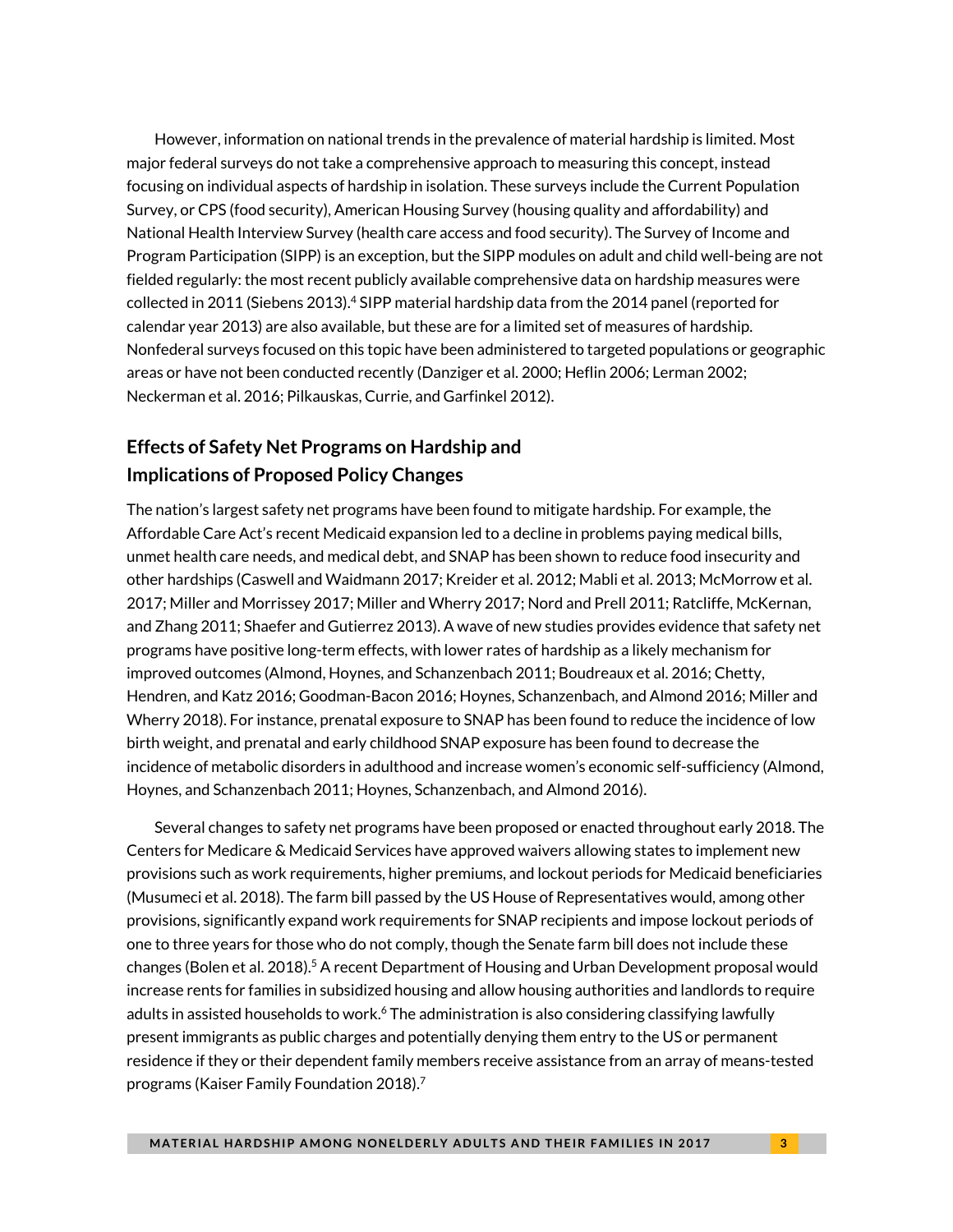# Data and Methods

### **Data and Sample**

This brief draws on WBNS data to assess levels and patterns of material hardship among nonelderly adults and their families in 2017. A sample of 7,588 adults ages 18 to 64 participated in the first round of the WBNS. The survey field period occurred between December 14, 2017, and January 5, 2018, with nearly 90 percent of interviews completed in December.<sup>8</sup> Survey respondents are selected through a stratified random sample of members of GfK's KnowledgePanel, a probability-based online panel of approximately 55,000 noninstitutionalized people. Panel members are recruited primarily from an address-based sampling frame covering 97 percent of US households. People without household internet access who are recruited to join the panel are provided with laptops and free internet access to facilitate their participation.

The WBNS oversamples low-income households to improve the precision of estimates for this population. Survey weights adjust for unequal selection probabilities and are poststratified to the characteristics of the nonelderly adult population based on benchmarks from the CPS and American Community Survey to produce nationally representative estimates. Surveys are conducted in English and Spanish and take less than 15 minutes to complete on average. Further detail on the survey design and content are available in another brief that includes comparisons between WBNS estimates and estimates from major federal surveys (Karpman, Zuckerman, and Gonzalez 2018).

### **Measures of Material Hardship**

Consistent with previous research on material hardship, we focus on a total of seven hardship measures that respondents reported for the 12 months before the survey for themselves or their households or families, grouped into four dimensions:

- **Housing:** (1) The household did not pay the full amount of the rent or mortgage or was late with a payment because it could not afford to pay or (2) the respondent was forced to move by a landlord, bank or other financial institution, or the government.
- **Utilities:** (3) The household was not able to pay the full amount of the gas, oil, or electricity bills or (4) the gas or electric company turned off service or the oil company could not deliver oil.
- **Food security:** (5) The household was food insecure based on responses to the six-item short form of the US Department of Agriculture's Household Food Security Survey Module (USDA 2012).
- **Health care:** (6) The respondent had unmet needs for medical care because of costs<sup>9</sup> or (7) the family had problems paying medical bills.

We define food security based on the cumulative number of affirmative responses to the six-item food security module.<sup>10</sup> These questions on food security have been used in a supplement to the CPS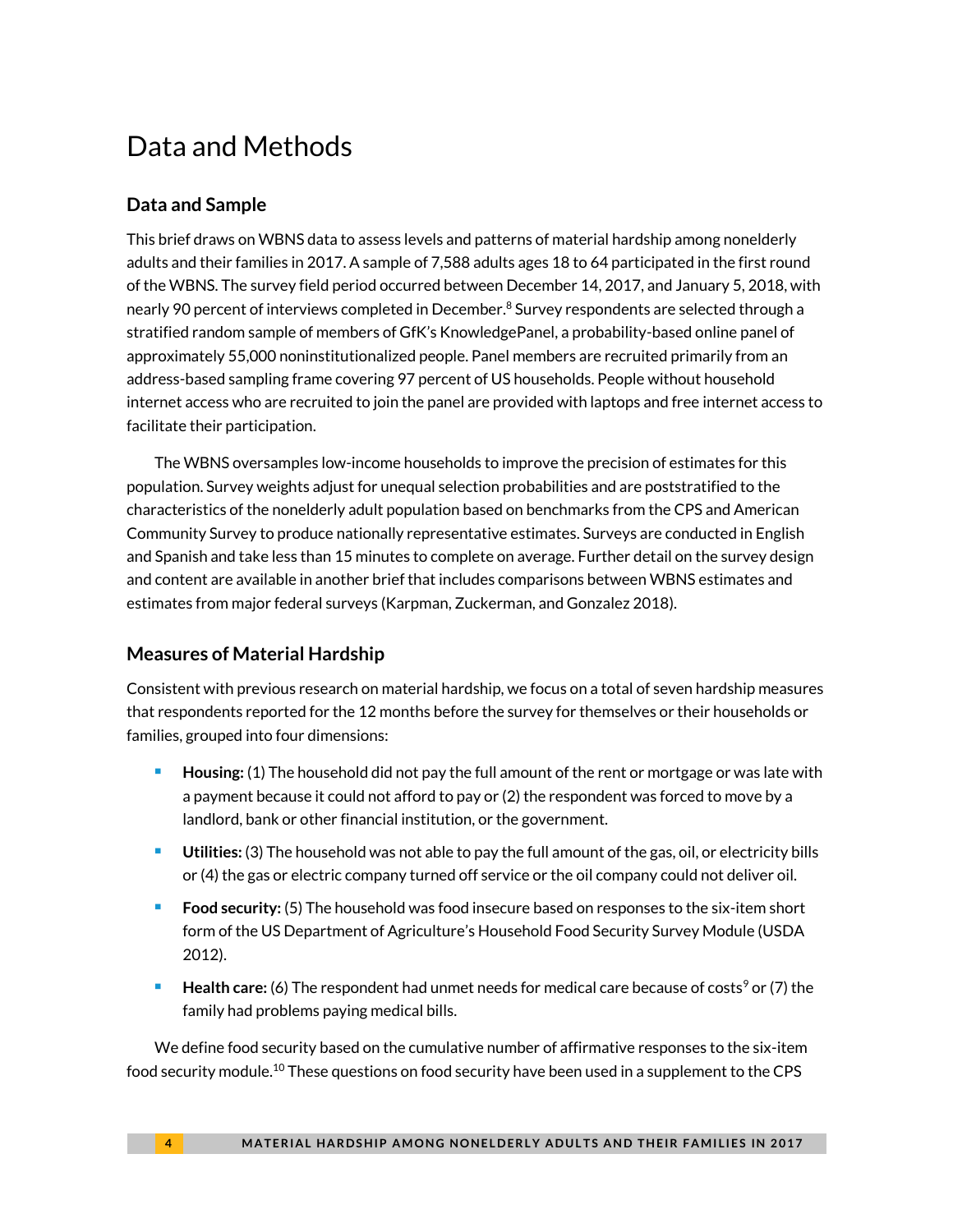and in other federal surveys. The questions on housing and utilities are drawn from the SIPP and American Housing Survey, and the questions on health care are based on questions from the National Health Interview Survey.

Although most of these seven measures are reported at the household level, problems paying medical bills are measured at the family level, and unmet needs for medical care and forced moves are reported at the individual level. Our definition of family includes the respondent, his or her spouse or partner if applicable, and any of the respondent's children under age 19 who are living with him or her.

We compared WBNS estimates for a variety of measures with benchmarks from federal surveys, including several of the hardship measures described above (Karpman, Zuckerman, and Gonzalez 2018). We found that most of the WBNS estimates for the full sample of nonelderly adults and for key income subgroups were reasonably consistent with these benchmarks, though there were some discrepancies. In particular, we found a higher estimated prevalence of household food insecurity in the WBNS than in the CPS. However, a psychometric assessment of the WBNS food security data concluded that despite the WBNS's higher prevalence, the survey's response patterns were generally comparable to those found in the CPS.<sup>11</sup> We also found some evidence that food security estimates may be sensitive to survey mode effects (i.e., using an interviewer-administered rather than a selfadministered format), though further research is needed in this area (Karpman, Zuckerman, and Gonzalez 2018). For this brief, we conducted a sensitivity test in which we excluded household food insecurity from our hardship measures. We found that although doing so produced lower estimates of material hardship, this exclusion did not change the basic conclusions of the analysis.

#### **Analysis**

We estimate the share of nonelderly adults reporting that they or their families or households experienced the above hardships, any hardship, or several hardships, overall and by annual family income as a percentage of the 2017 federal poverty level (FPL) and by family employment status at the time of the survey. Missing data on family structure or family income are imputed for 6.5 percent of the sample. Family employment status is measured based on whether the respondent or the respondent's spouse or partner (if applicable) is working for pay or self-employed.<sup>12</sup>

We then assess variation in problems meeting basic needs by demographic and health characteristics, including age, gender, race and ethnicity, educational attainment, self-reported health status, chronic conditions, urban or rural residence, family composition, and presence of children in the household. Next, we analyze the degree of overlap between each hardship, focusing on the share of adults reporting individual types of hardship who also reported the remaining ones.

### **Limitations**

Surveys are subject to various sources of error, including coverage and nonresponse bias, sampling error, and measurement error. One limitation of surveys drawing on the KnowledgePanel is the low panel recruitment rate, which produces a low cumulative response rate for the WBNS.<sup>13</sup> However,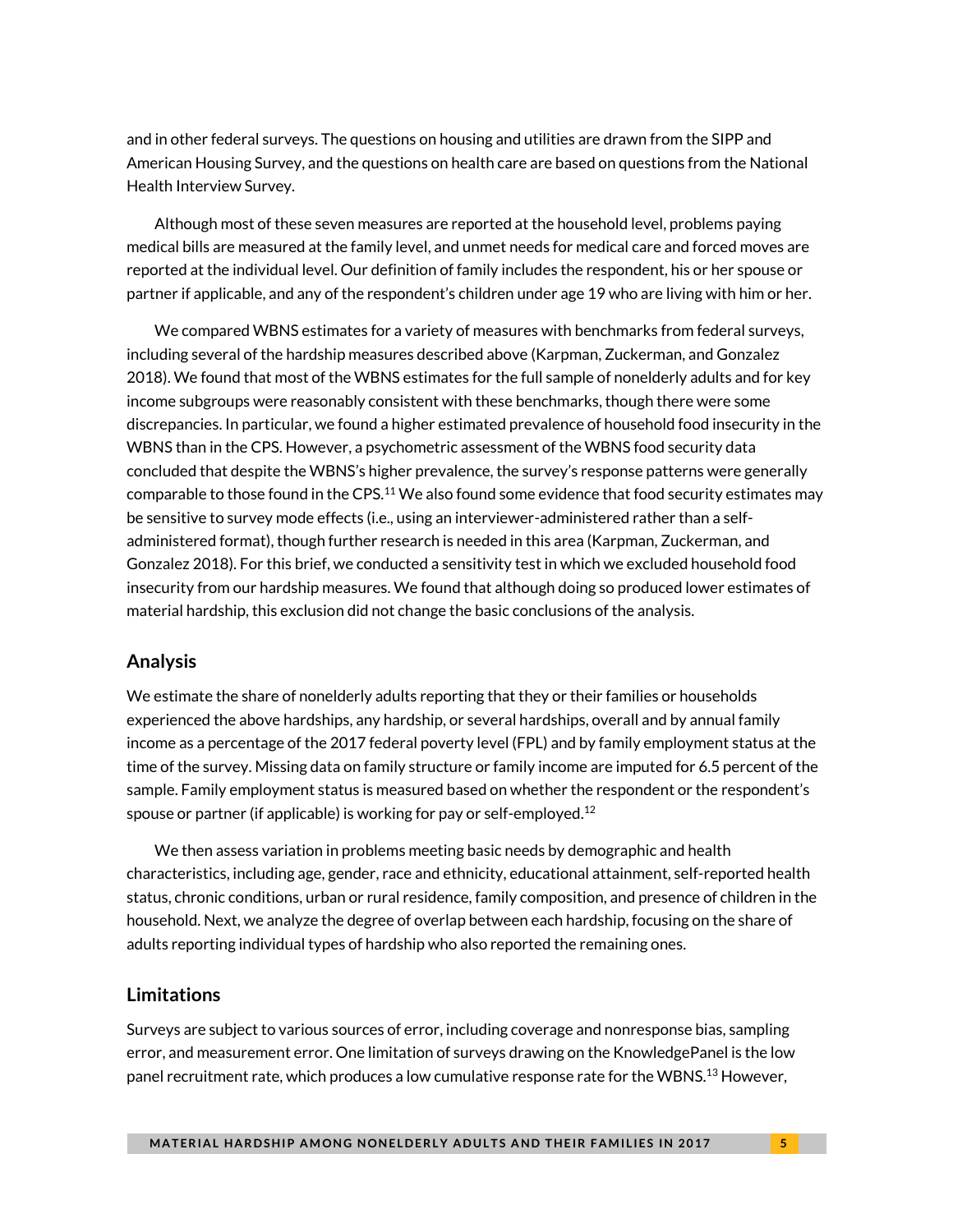previous studies assessing panel recruitment for the KnowledgePanel have found little evidence of nonresponse bias for core demographic and socioeconomic measures (Garrett, Dennis, and DiSogra 2010; Heeren et al. 2008). The WBNS survey weights mitigate but do not eliminate the potential for this form of bias. As noted, the results of a benchmarking analysis indicate that WBNS estimates are generally consistent with estimates from other surveys, though there are some discrepancies (Karpman, Zuckerman, and Gonzalez 2018).

Another limitation is that using a 12-month reference period for hardship measures raises the potential for recall error, though the alignment of the reference period with the calendar year may mitigate this source of error because respondents are asked to report events that occurred primarily in 2017. Respondents reporting annual income may also produce some measurement error. Further, estimates of hardships reported at the household or family level based on respondent characteristics reported at the individual level (e.g., age, health status) may vary based on the characteristics of other members of the respondents' households and families, for which we have limited information. We conducted a sensitivity test to assess whether patterns in hardship based on these characteristics are similar for single-member households. Finally, the WBNS sampling frame likely excludes many of the most vulnerable adults, including those who are homeless or have unstable housing and those with low literacy; this would lead to underreported levels of hardship.

# Findings

*Even with the economy approaching full employment, nearly 40 percent of adults reported that they or their families had trouble meeting basic needs for food, health care, housing, or utilities in 2017.*

Although the national unemployment rate averaged 4.4 percent in 2017,<sup>14</sup> 39.4 percent of nonelderly adults reported at least one type of material hardship, and about 60 percent of that share (23.7 percent of nonelderly adults) reported two or more hardships during the past 12 months (figure 1). Over one-third (34.7 percent) of adults with any hardship reported three or more types of hardship (data not shown).

The most commonly reported hardship was food insecurity, with 23.3 percent reporting that their households were food insecure during the previous year (figure 1). Even excluding food insecurity, however, 33.5 percent of nonelderly adults reported they had experienced one or more types of material hardship (data not shown). Eighteen percent of adults reported problems paying family medical bills, and a similar share reported an unmet need for medical care because of costs. About 10 percent of adults reported that their household did not pay the full amount of the rent or mortgage or was late with a payment, and 13.0 percent reported missing a utility bill payment. Less common were having utilities shut off (4.3 percent) or being evicted or otherwise forced to move by a landlord, bank or financial institution, or the government (1.1 percent), though adults who have experienced eviction are likely underrepresented in our sample.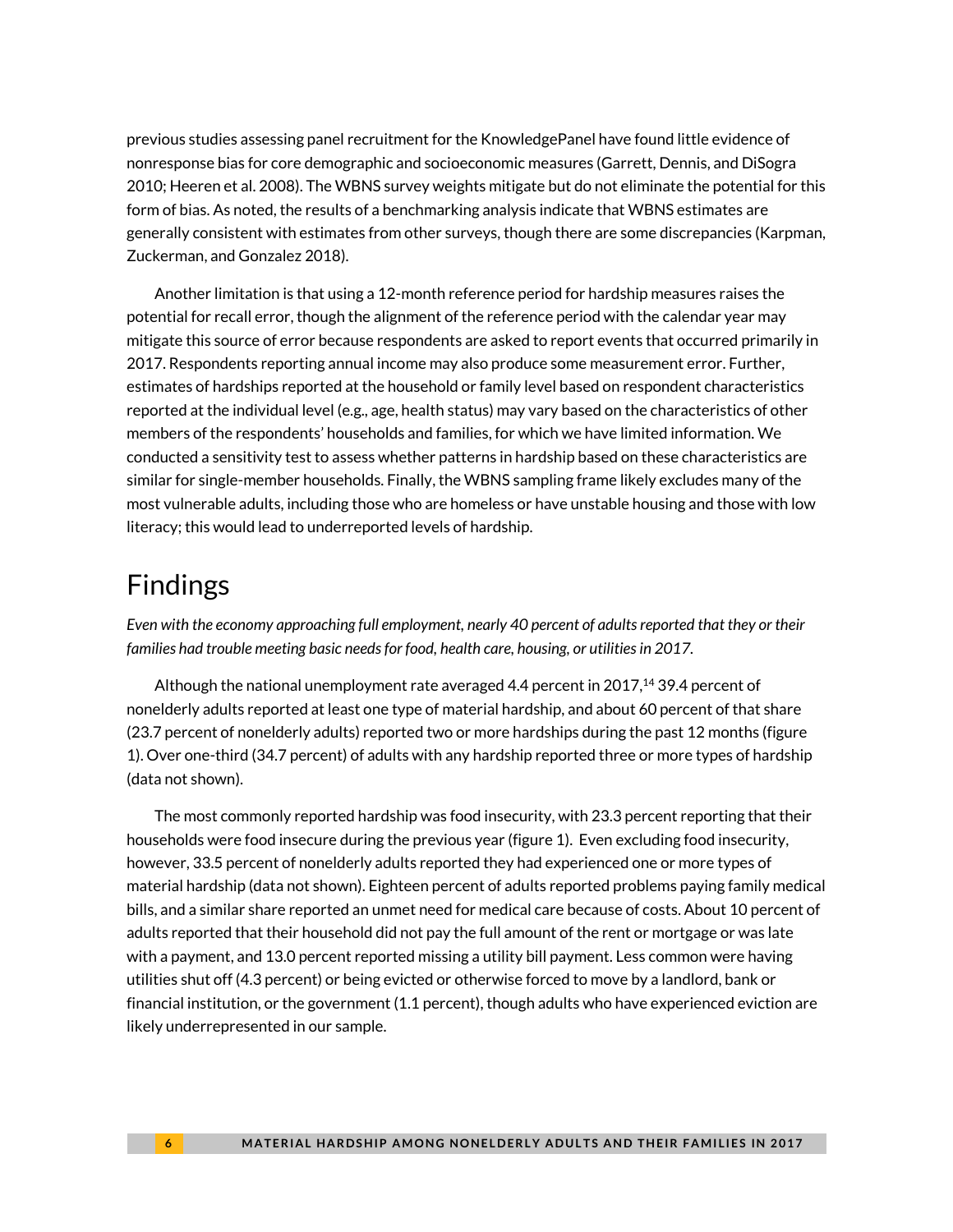#### FIGURE 1



#### **Material Hardships in Past 12 Months Reported by Adults Ages 18 to 64, December 2017**

**URBAN INSTITUTE**

#### **Source:** Well-Being and Basic Needs Survey, quarter 4 2017.

**Note:** Unmet need for medical care includes general doctor care, specialist care, prescription drugs, tests, treatment and follow-up care, dental care, mental health care or counseling, and substance use treatment or counseling. Food insecurity is based on the six-item short form food security module and includes those with low or very low household food security.

*Although these difficulties were most prevalent among adults with lower incomes, material hardship extends across the income distribution and affectsfamilies both with and without workers.*

Consistent with previous research, poor adults (i.e., those with annual family incomes below 100 percent of FPL) were more likely than higher-income adults to experience challenges meeting basic needs, with nearly two-thirds reporting at least one type of hardship, though even adults with higher incomes were also at risk of going without basic necessities (figure 2). Notably, though the overall rate of household food insecurity was about 23 percent, rates of household food insecurity were above 40 percent for adults in both poor and near-poor families (i.e., those with incomes between 100 and 200 percent of FPL), and over 18 percent of adults in both groups reported problems paying the rent or mortgage.<sup>15</sup> Further, adults with family income just above 100 percent of FPL were more likely to report problems paying family medical bills than those below, possibly reflecting the wider availability of Medicaid to poor adults and its lower premium and cost-sharing requirements relative to subsidized Marketplace coverage (Blavin et al. 2018).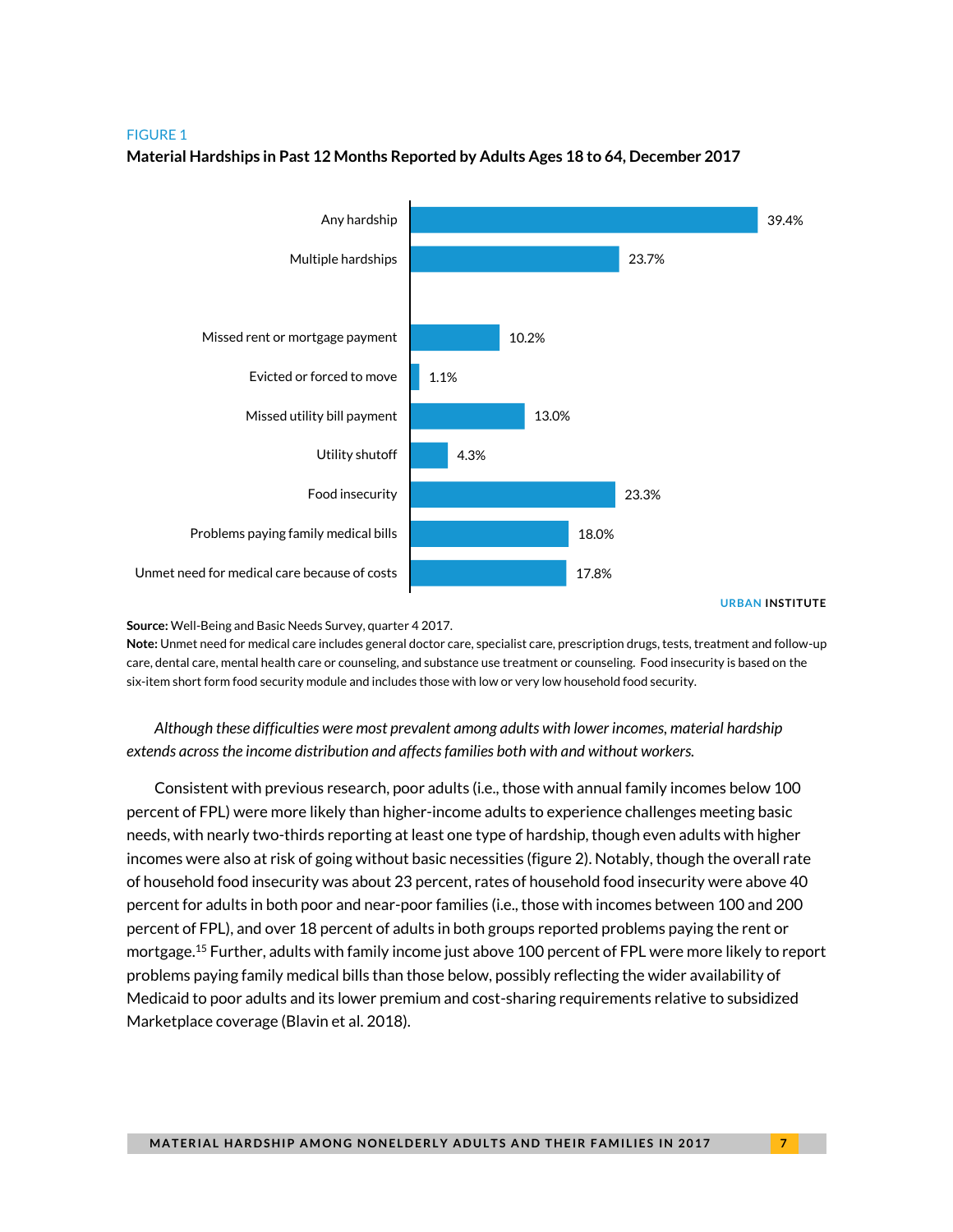#### FIGURE 2

### **Material Hardships in Past 12 Months Reported by Adults Ages 18 to 64 by Family Income, December 2017**



**Source:** Well-Being and Basic Needs Survey, quarter 4 2017.

**Note:** FPL = the federal poverty level. Unmet need for medical care includes general doctor care, specialist care, prescription drugs, tests, treatment and follow-up care, dental care, mental health care or counseling, and substance use treatment or counseling. Food insecurity is based on the six-item short form food security module and includes those with low or very low household food security.

\*/\*\*/\*\*\* Estimate differs significantly from estimate for adults with incomes below 100 percent of FPL at the 0.10/0.05/0.01 levels, using two-tailed tests.

Hardship is greatest among families without a working adult (55.7 percent), but over 35 percent of families with at least one working adult also reported difficulty meeting at least one basic need (figure 3). Nearly 20 percent of adults in working families reported household food insecurity, and approximately 17 percent reported problems paying medical bills or unmet needs for medical care. Those in families without working adults were nearly twice as likely as those in families with working adults to report food insecurity (38.7 percent versus 19.8 percent) and to miss a utility bill payment (20.0 percent versus 11.3 percent), but gaps were smaller between the shares with problems affording health care or with missed rent or mortgage payments.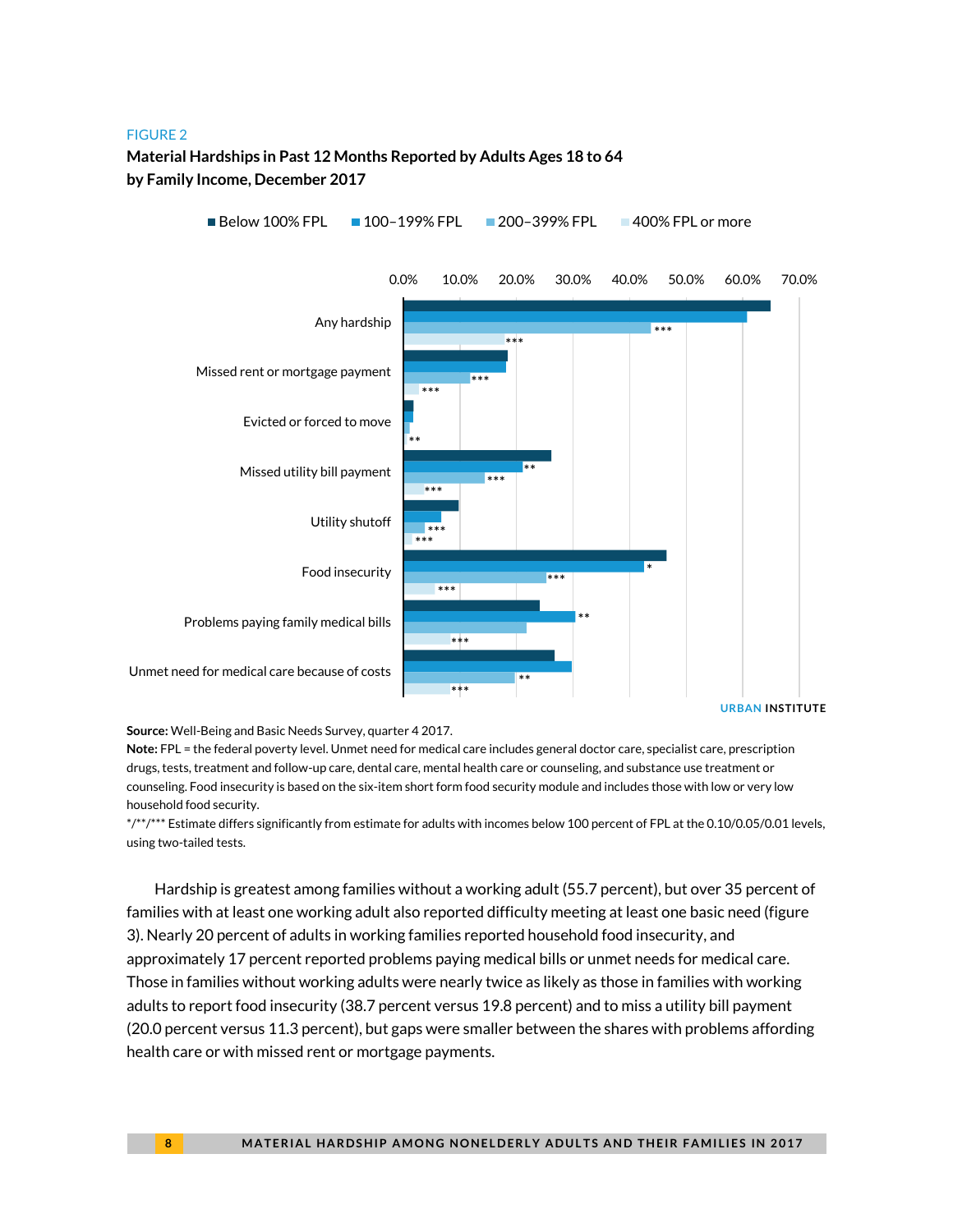#### FIGURE 3

### **Material Hardships in Past 12 Months Reported by Adults Ages 18 to 64 by Presence of a Working Adult in the Family, December 2017**



**Source:** Well-Being and Basic Needs Survey, quarter 4 2017.

**Notes:** Family employment status is defined based on the work status of the respondent and the respondent's spouse or partner, if applicable. Unmet need for medical care includes general doctor care, specialist care, prescription drugs, tests, treatment and follow-up care, dental care, mental health care or counseling, and substance use treatment or counseling. Food insecurity is based on the six-item short form food security module and includes those with low or very low household food security. \*/\*\*/\*\*\* Estimate differs significantly from estimate for those with at least one working adult in the family at the 0.10/0.05/0.01 levels, using two-tailed tests.

*Adults are more likely to report material hardship if they are in fair or poor health or have multiple chronic conditions, but rates of hardship are also elevated for adults who are young, female, black or Hispanic, less educated, and living with children.* 

Adults who reported being in fair or poor health and those who reported having multiple chronic conditions were among those with the highest rates of material hardship (66.3 percent and 57.0 percent, respectively). For these adults, poor health may be both a cause and consequence of hardship because it can limit their ability to work and may be exacerbated by poor nutrition, unstable housing, lack of heating and other utilities, and limited access to health care.

Material hardship varies by other individual and family characteristics. Adults ages 18 to 34 were 8.6 percentage points more likely to report any hardship than adults ages 50 to 64, possibly reflecting lower employment rates, educational attainment, and earnings among the younger adults (table 1).<sup>16</sup> Women were more likely than men to report facing hardship (42.7 percent versus 35.9 percent). More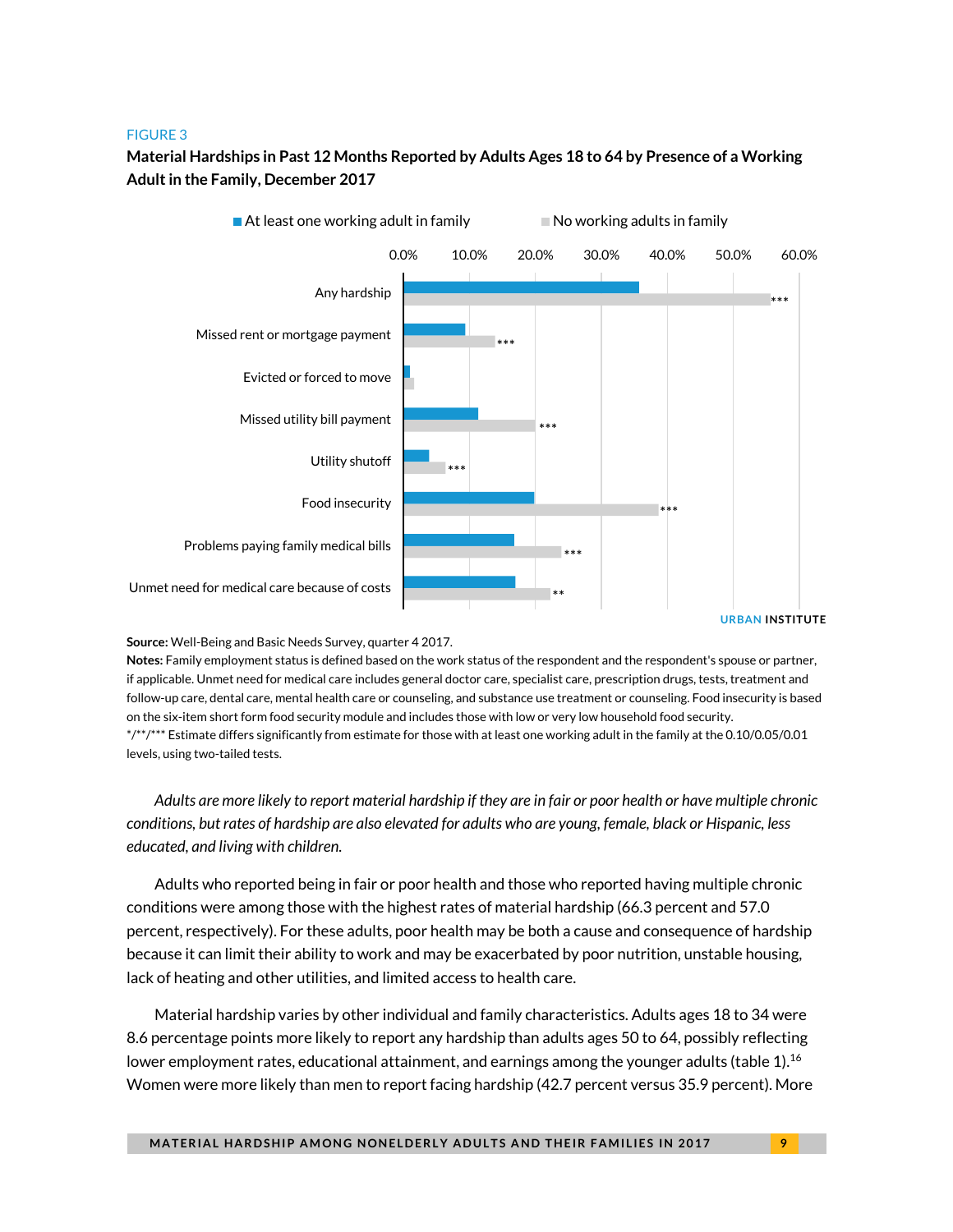than half of black, non-Hispanic adults and Hispanic adults reported difficulty meeting at least one basic need compared with just over one-third of white, non-Hispanic adults. The likelihood of reporting hardship declines sharply as educational attainment increases: adults with less than a high school education were more than twice as likely as college graduates to report one or more hardships (56.4 percent versus 24.2 percent). The difference in rates of hardship by urban or rural residence was not statistically significant.

#### TABLE 1

| Characteristic                                            | <b>Share</b> |       |
|-----------------------------------------------------------|--------------|-------|
| Age                                                       |              |       |
| $18 - 34^{\circ}$                                         | 43.0%        |       |
| 35-49                                                     | 40.7%        |       |
| 50-64                                                     | 34.4%        | ***   |
| Gender                                                    |              |       |
| Male <sup>^</sup>                                         | 35.9%        |       |
| Female                                                    | 42.7%        | ***   |
| Race/ethnicity                                            |              |       |
| White, non-Hispanic^                                      | 34.4%        |       |
| Black, non-Hispanic                                       | 54.5%        | ***   |
| Other or multiple races, non-Hispanic                     | 31.0%        |       |
| Hispanic                                                  | 50.1%        | ***   |
| <b>Educational attainment</b>                             |              |       |
| Less than high school^                                    | 56.4%        |       |
| High school                                               | 47.5%        | $***$ |
| Some college                                              | 42.7%        | ***   |
| College or more                                           | 24.2%        | ***   |
| Self-reported health status                               |              |       |
| Excellent or very good <sup>^</sup>                       | 26.4%        |       |
| Good                                                      | 45.2%        | ***   |
| Fair or poor                                              | 66.3%        | ***   |
| <b>Chronic conditions</b>                                 |              |       |
| No chronic conditions <sup>^</sup>                        | 33.0%        |       |
| One chronic condition                                     | 40.8%        | ***   |
| Multiple chronic conditions                               | 57.0%        | ***   |
| Urban/rural residence                                     |              |       |
| Lives in urban area^                                      | 39.0%        |       |
| Lives in rural area                                       | 42.7%        |       |
| <b>Family composition</b>                                 |              |       |
| Married/partner, children under 19 in family <sup>^</sup> | 37.3%        |       |
| Married/partner, no children under 19 in family           | 31.8%        | ***   |
| Single, children under 19 in family                       | 57.8%        | ***   |
| Single, no children under 19 in family                    | 44.5%        | ***   |
| Presence of children in household                         |              |       |
| Children under 19 in household <sup>^</sup>               | 43.3%        |       |
| No children under 19 in household                         | 36.4%        | $***$ |

**Share of Adults Ages 18 to 64 Reporting Any Material Hardship in Past 12 Months, by Demographic and Health Characteristics, December 2017**

**Source:** Well-Being and Basic Needs Survey, quarter 4 2017.

**Note:** Urban areas are defined as metropolitan statistical areas.

\*/\*\*/\*\*\* Estimate differs significantly from estimate for reference group (^) at the 0.10/0.05/0.01 levels, using two-tailed tests.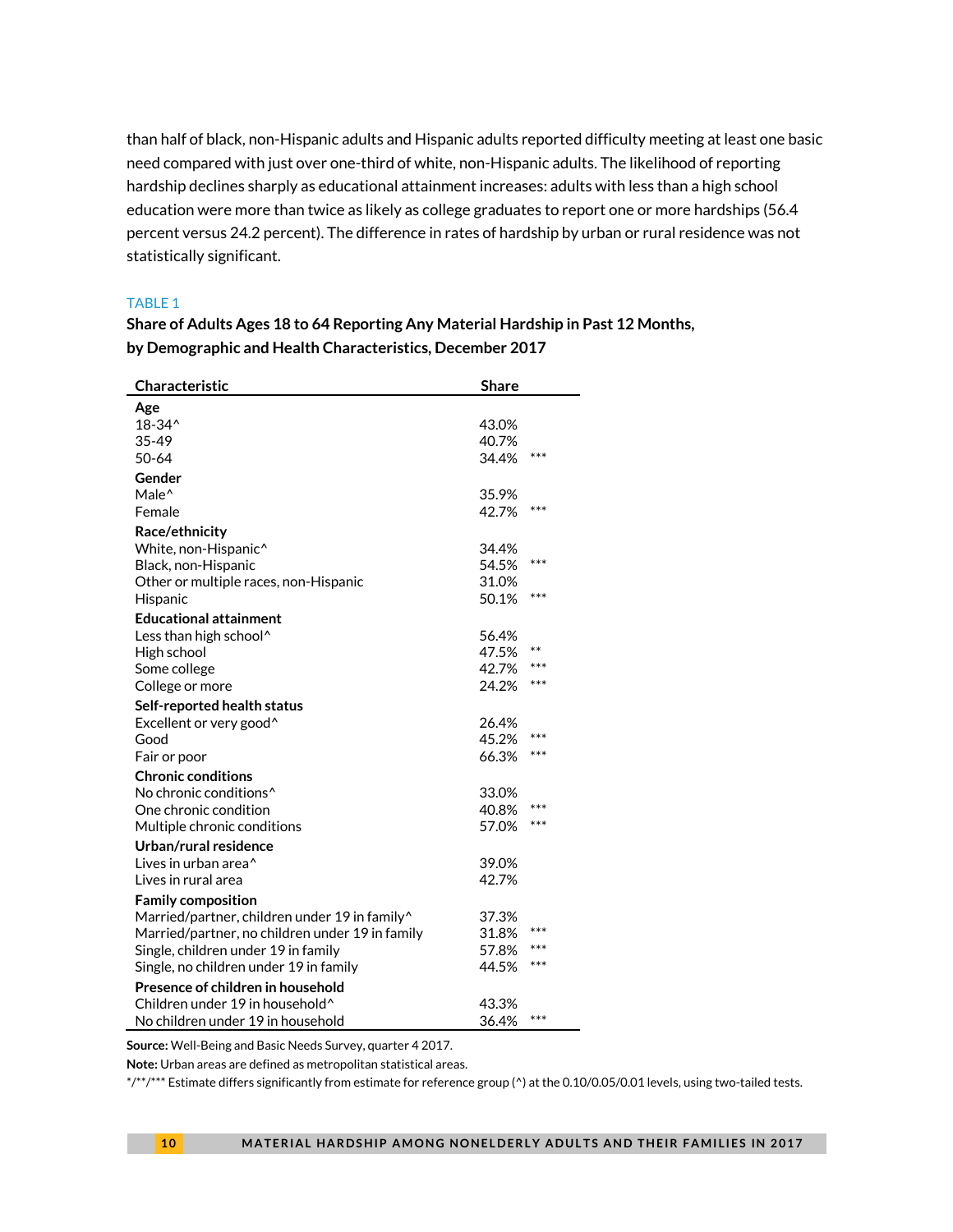Single adults were more likely than married adults to report hardship, particularly if they were single parents. Overall, 43.3 percent of adults living with children in the household reported hardship compared with 36.4 percent of adults in households without children. Future analyses will explore differences across selected subgroups in a multivariate framework.

*Many adults who report one type of hardship during the year often report other types as well.* 

Table 2 shows the degree of overlap between the various types of hardships examined in this analysis. For instance, among those reporting missing a rent or mortgage payment, about two-thirds (66.9 percent) also missed a utility bill payment, and a similar share (67.5 percent) reported their household was food insecure. Food insecurity often occurred alongside other problems: more than half of adults reporting health care, housing, or utility bill hardship also reported food insecurity.

Adults were much more likely than average to report being forced to move by a landlord, financial institution, or the government if they also reported having missed a rent or mortgage payment or having had a utility shut off, indicating that these hardships are important early warning signs that families may lose their housing.

#### TABLE 2

### **Overlap Between Types of Material Hardship in the Past 12 Months Reported by Adults Ages 18 to 64, December 2017**

|                                                                                 | Missed rent<br>or mortgage<br>payment | <b>Missed</b><br>utility bill<br>payment | Utility<br>shutoff | Food<br>insecurity | <b>Problems</b><br>paying<br>medical bills | Unmet need<br>for medical<br>care |
|---------------------------------------------------------------------------------|---------------------------------------|------------------------------------------|--------------------|--------------------|--------------------------------------------|-----------------------------------|
| Share reporting the<br>following hardship<br>Missed rent or mortgage<br>payment | 100.0%                                | 52.3%                                    | 68.3%              | 29.3%              | 26.3%                                      | 22.2%                             |
| Forced to move or evicted                                                       | 4.1%                                  | 3.1%                                     | 7.1%               | 2.8%               | 2.8%                                       | 2.4%                              |
| Missed utility bill payment                                                     | 66.9%                                 | 100.0%                                   | 74.4%              | 37.7%              | 35.8%                                      | 28.7%                             |
| Utility shutoff                                                                 | 29.0%                                 | 24.7%                                    | 100.0%             | 12.9%              | 10.1%                                      | 9.8%                              |
| Food insecurity                                                                 | 67.5%                                 | 67.6%                                    | 74.0%              | 100.0%             | 55.3%                                      | 54.9%                             |
| Problems paying family<br>medical bills                                         | 46.4%                                 | 49.4%                                    | 42.0%              | 43.1%              | 100.0%                                     | 58.4%                             |
| Unmet need for medical care<br>because of costs                                 | 38.7%                                 | 39.2%                                    | 40.3%              | 42.4%              | 57.6%                                      | 100.0%                            |
| Sample size                                                                     | 955                                   | 1298                                     | 368                | 2375               | 1648                                       | 1611                              |

**Source:** Well-Being and Basic Needs Survey, quarter 4 2017.

**Notes:** Unmet need for medical care includes general doctor care, specialist care, prescription drugs, tests, treatment and followup care, dental care, mental health care or counseling, and substance use treatment or counseling. Food insecurity is based on the six-item short form food security module and includes those with low or very low household food security. Estimates not shown for adults who were forced to move or evicted because of low sample size.

When confronted with health care affordability challenges, some adults responded by skipping care; others may have received care (or had a family member who received care) but then had trouble paying providers. Most adults with a medical hardship, however, reported doing both. About 58 percent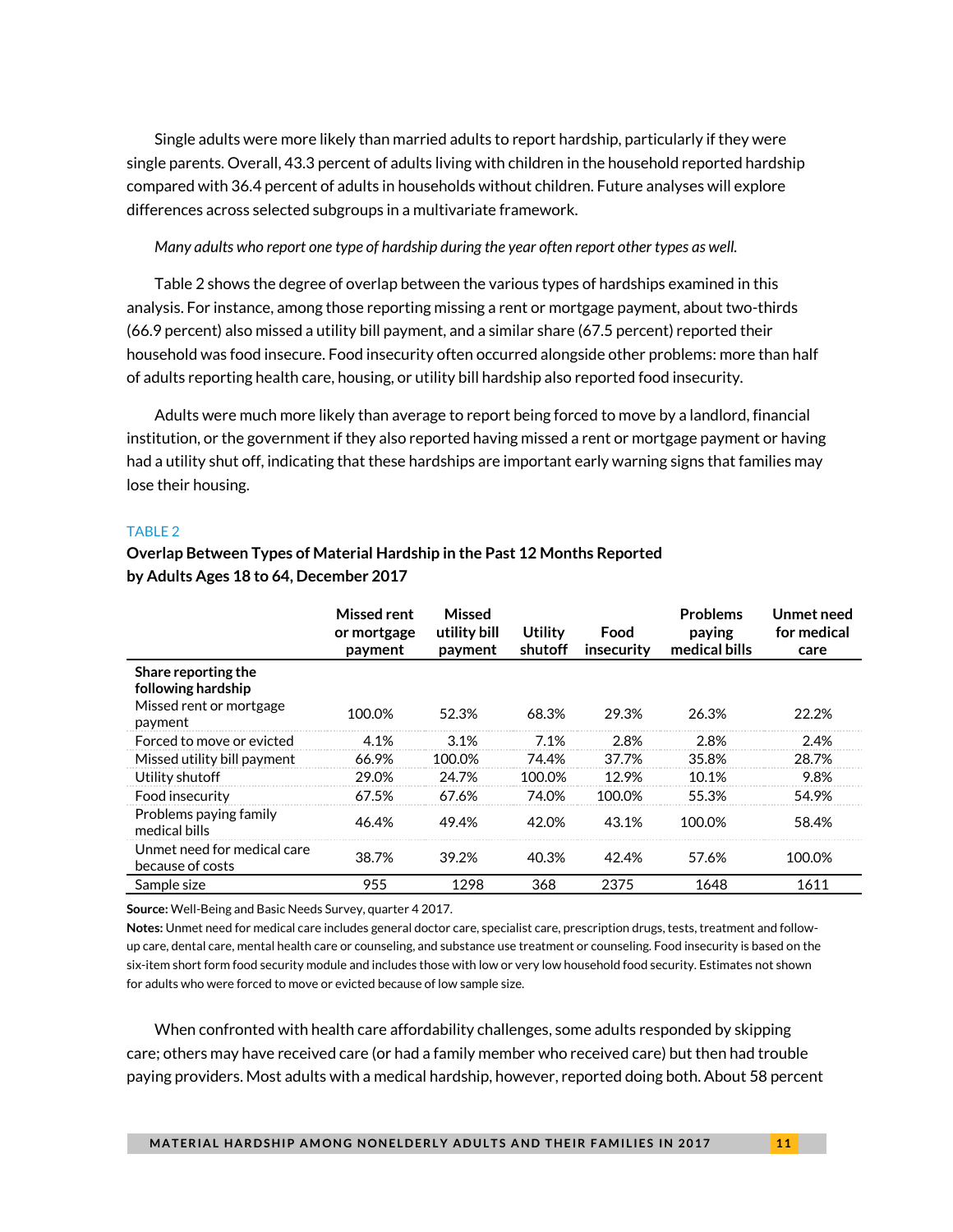of adults with problems paying medical bills also reported unmet needs for care, and a similar share of adults who reported unmet needs for care also reported problems paying medical bills. Respondents' decisions about whether to delay or forgo medical care may depend on the severity of their health problems or their access to low-cost care.

# **Discussion**

Though critical to reducing material hardship, economic growth and low unemployment alone do not ensure everyone can meet their basic needs. Despite an annual average unemployment rate of 4.4 percent, nearly 40 percent of nonelderly adults reported difficulty affording food, health care, housing, or utilities in 2017, including over one-third of those in families in which at least one adult worked. Monitoring changes in hardship over the course of the business cycle will be important for understanding how families' material well-being responds to changes in the labor market.

The findings in this brief show that the existing safety net programs for families and individuals still leave gaps in the assistance they offer to meet basic needs. Previous research provides substantial evidence that rates of material hardship would be higher if public safety net programs were scaled back, given the important role these programs play in reducing hardships. Budget cuts and new restrictions on eligibility for safety net programs could further reduce the resources available to adults in poor and near-poor families (Giannarelli, Wheaton, and Morton 2017), over 60 percent of whom are already unable to meet all their basic needs over the course of a year.

The most recent proposed change to the safety net involves efforts to promote widespread adoption or expansion of work requirements in several of the largest means-tested programs. However, the results of this analysis highlight several potential barriers to work facing adults who already experience some form of hardship and the potential consequences of losing benefits. Hardship rates are high among adults reporting chronic health conditions, which may affect their ability to work. Levels of hardship are also disproportionately high among adults who lack education beyond high school and who may not have the skills needed for jobs that pay a living wage. Although many adults will qualify for exemptions because of illness, disability, or other reasons, others may not meet the exemption criteria. For adults whose health issues present barriers to work and who do not qualify for exemptions, loss of food, housing, and health care benefits could exacerbate their conditions and make it harder for them to find work in the future. More than half of single parents, and over 40 percent of adults living with children, reported at least one hardship, placing many children at risk of poor long-term educational and health outcomes.

# Conclusion

As policymakers consider changes in access to safety net programs, they run the risk of increasing rates of material hardship, which could have detrimental short- and long-term impacts on children and adults. The WBNS will allow us to track individual and family well-being and ability to meet basic needs as the safety net and the economy continue to evolve. The survey will serve as a vital new resource for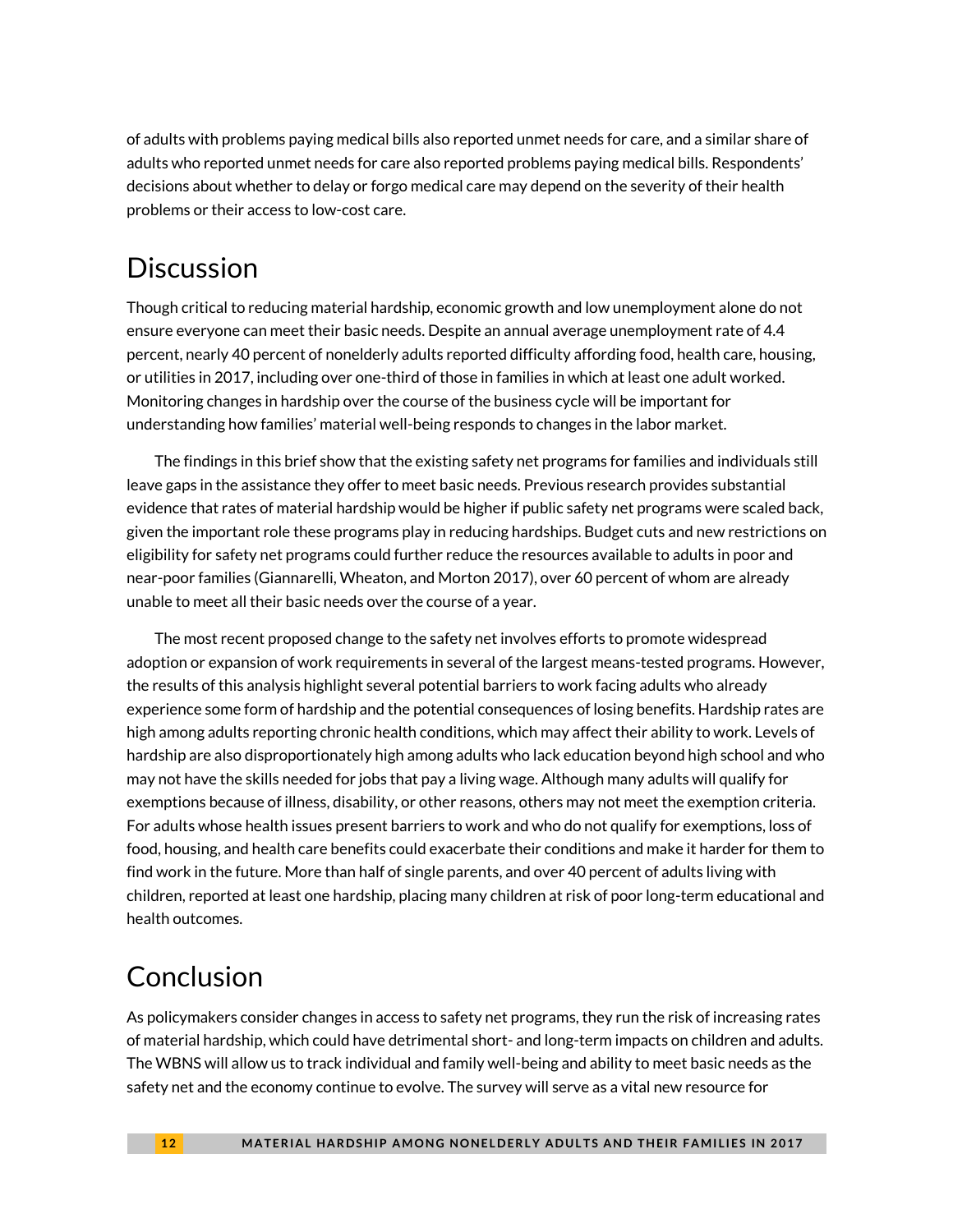policymakers and other key stakeholders seeking timely information on material hardship and other topics related to the safety net.

# Notes

- <sup>1</sup> Caitlin Dewey, "GOP Proposes Stricter Work Requirements for Food Stamp Recipients, a Step toward a Major [Overhaul of the Social Safety Net](https://www.washingtonpost.com/news/wonk/wp/2018/04/12/gop-proposes-stricter-work-requirements-for-food-stamp-recipients-a-step-toward-a-major-overhaul-of-the-social-safety-net)," *Washington Post*, April 12, 2018; Tracy Jan, Caitlin Dewey, and Jeff Stein, "[HUD Secretary Ben Carson to Propose Raising Rent for Low-Income Americans Receiving Federal Housing](https://www.washingtonpost.com/news/wonk/wp/2018/04/25/hud-secretary-ben-carson-to-propose-raising-rent-for-low-income-americans-receiving-federal-housing-subsidies)  [Subsidies](https://www.washingtonpost.com/news/wonk/wp/2018/04/25/hud-secretary-ben-carson-to-propose-raising-rent-for-low-income-americans-receiving-federal-housing-subsidies)," *Washington Post*, April 25, 2018.
- $^2$  Other dimensions examined in studies of hardship have included a lack of consumer durable goods, such as a refrigerator; disconnected phone service; overcrowded housing; and poor housing quality (Iceland and Bauman 2007; Short and Shea 1995).
- $^3$  One of the critical pathways through which poverty and hardship may affect long-term outcomes is exposure to chronic stress, which produces physical wear and tear referred to as "allostatic load" (McEwen 1998). Toxic stress in early childhood has lifelong biological effects that increase the risk of early onset of disease and reduce cognitive functioning (Shonkoff, Boyce, and McEwen 2009).
- <sup>4</sup> The American Housing Survey, which collects detailed information on housing issues, also included supplemental questions on food security in 2015. The National Health and Nutrition Examination Survey collects data on both food security and health.
- <sup>5</sup> Catherine Boudreau and Liz Crampton, "[Senate Passes Farm Bill, Setting Up Food Stamp Battle with House](https://www.politico.com/story/2018/06/28/senate-passes-farm-bill-683232)," *Politico*, June 28, 2018.
- <sup>6</sup> Tracy Jan, Caitlin Dewey, and Jeff Stein, "[HUD Secretary Ben Carson to Propose Raising Rent for Low-Income](https://www.washingtonpost.com/news/wonk/wp/2018/04/25/hud-secretary-ben-carson-to-propose-raising-rent-for-low-income-americans-receiving-federal-housing-subsidies)  [Americans Receiving Federal Housing Subsidies](https://www.washingtonpost.com/news/wonk/wp/2018/04/25/hud-secretary-ben-carson-to-propose-raising-rent-for-low-income-americans-receiving-federal-housing-subsidies)." See also the "[Making Affordable Housing Work Act of 2018](https://www.hud.gov/sites/dfiles/Main/documents/RentReformLegislativeText.pdf)," US Department of Housing and Urban Development, April 25, 2018,
- <sup>7</sup> Nick Miroff, "[Trump Proposal Would Penalize Immigrants Who Use Tax Credits and Other Benefits,](https://www.washingtonpost.com/world/national-security/trump-proposal-would-penalize-immigrants-who-use-tax-credits-and-other-benefits/2018/03/28/4c6392e0-2924-11e8-bc72-077aa4dab9ef_story.html)" *Washington Post*, March 28, 2018.
- $^8$  Fielding the survey in December yields both advantages and disadvantages. For instance, respondents may be more likely to recall hardships occurring in the past 12 months when the reference period is for the calendar year. However, some households may be more likely to report hardship because of extra expenses around the holidays.
- $9$  Medical care is defined broadly to include general doctor and specialist care, dental care, tests, treatment or follow-up care, prescription drugs, mental health care or counseling, and substance use treatment.
- $^{10}$  Affirmative responses to the six-item food security module include reporting that it was often or sometimes true that the food the household bought just didn't last, and the household didn't have money to get more; it was often or sometimes true that the household could not afford to eat balanced meals; adults in the household ever cut the size of meals or skipped meals because there was not enough money for food; meals were cut or skipped almost every month, or some months but not every month; the respondent ate less than they felt they should because there wasn't enough money for food; and the respondent was ever hungry but didn't eat because there wasn't enough money for food. Respondents with two to four affirmative responses are defined as having low household food security, and respondents with five to six affirmative responses are defined as having very low household food security. These groups are jointly defined as being food insecure.
- <sup>11</sup> Matthew Rabbitt, US Department of Agriculture, personal communication, June 27, 2018.
- $12$  For measures of family employment status, we exclude 18-year-olds who are not married or living with a partner and do not have children. Most of these adults are living with a parent or guardian, and we define their families to include parents or guardians and siblings under age 19 who are living with them.
- $^{13}$  The cumulative response rate is the product of the rate at which recruited households initially agree to participate in the KnowledgePanel, the rate at which those individuals complete a household demographic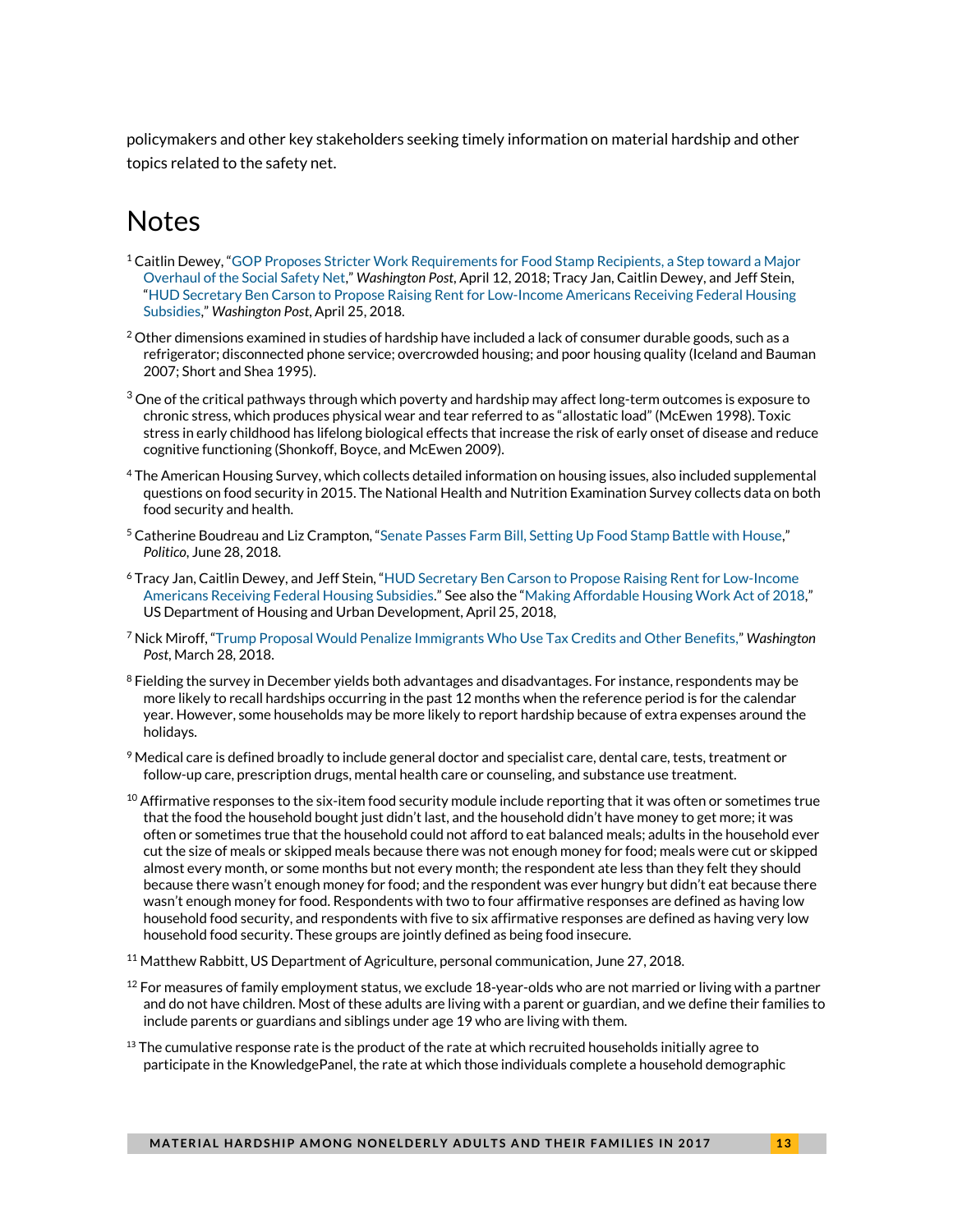profile to become active panel members, and the rate at which sampled panel members complete the survey (AAPOR 2016).

- <sup>14</sup> "[Regional and State Unemployment Rates](https://www.bls.gov/news.release/pdf/srgune.pdf)  2017 Annual Averages," news release, Bureau of Labor Statistics, February 27, 2018.
- <sup>15</sup> The WBNS yields higher estimates of household food insecurity than federal surveys such as the CPS Food Security Supplement. The estimated share of nonelderly adults with household food insecurity is 23.3 percent in the WBNS compared with 12.7 percent in the CPS. The WBNS rate of household food insecurity is 46.5 percent among adults with income below 100 percent of FPL and 42.5 percent among those with incomes between 100 and 200 percent of FPL, compared with 34.6 percent and 22.9 percent, respectively, in the CPS. We discuss potential reasons for these differences in a separate report describing the results of a benchmarking analysis (Karpman, Zuckerman, and Gonzalez 2018).
- $16$  As noted, one potential source of measurement error for the estimates in table 1 is that most of the subgroups are based on the individual demographic and health characteristics of the respondent while most of the hardship measures are reported on behalf of the household or family, and we do not have data on the characteristics of other members of the respondent's household. However, when we limit the sample to single adults with no other household members, we find similar patterns in hardship by gender, race and ethnicity, educational attainment, urban or rural residence, health status, and presence of chronic conditions, though we do not find similar patterns by age.

# References

- Almond, Douglas, Hilary W. Hoynes, and Diane Whitmore Schanzenbach. 2011. "Inside the War on Poverty: The Impact of Food Stamps on Birth Outcomes" *Review of Economics and Statistics* 93 (2): 387–403.
- AAPOR (American Association for Public Opinion Research). 2016. *[Standard Definitions: Final Dispositions of Case](https://www.aapor.org/AAPOR_Main/media/publications/Standard-Definitions20169theditionfinal.pdf)  [Codes and Outcome Rates for Surveys, 9th Edition](https://www.aapor.org/AAPOR_Main/media/publications/Standard-Definitions20169theditionfinal.pdf)*. Oakbrook Terrace, IL: AAPOR.
- Bauman, Kurt. 1998. *[Direct Measures of Poverty as Indicators of Economic Need](https://www.census.gov/population/www/documentation/twps0030/twps0030.html)*. Washington, DC: US Census Bureau.
- Beverly, Sondra G. 2001. "Measures of Material Hardship." *Journal of Poverty* 5 (1): 23–41.
- Blavin, Fredric, Michael Karpman, Genevieve M. Kenney, and Benjamin D. Sommers. 2018. "Medicaid versus Marketplace Coverage for Near-Poor Adults: Effects on Out-of-Pocket Spending." *Health Affairs* 37 (2): 299– 307.
- Bolen, Ed, Lexin Cai, Stacy Dean, Brynne Keith-Jennings, Catlin Nchako, Dottie Rosenbaum, and Elizabeth Wolkomir. 2018. *[House Farm Bill Would Increase Food Insecurity and Hardship](https://www.cbpp.org/research/food-assistance/house-farm-bill-would-increase-food-insecurity-and-hardship)*. Washington, DC: Center on Budget and Policy Priorities.
- Boudreaux, Michel H., Ezra Golberstein, and Donna D. McAlpine. 2016. "The Long-Term Impacts of Medicaid Exposure in Early Childhood: Evidence from the Program's Origin." *Journal of Health Economics* 45: 161–75.
- Boushey, Heather, and Bethney Gundersen. 2001. *When Work Just [Isn't Enough: Measuring Hardships Faced by](https://www.epi.org/publication/briefingpapers_hardships/)  [Families after Moving from Welfare to Work](https://www.epi.org/publication/briefingpapers_hardships/)*. Washington, DC: Economic Policy Institute.
- Caswell, Kyle J., and Timothy A. Waidmann. 2017. "The Affordable Care Act Medicaid Expansions and Personal Finance." *Medical Care Research and Review*. DOI: 10.1177/1077558717725164.
- Caswell, Kyle J., and Stephen Zuckerman. 2018. *[Food Insecurity, Housing Hardship, and Medical Care Utilization](https://www.urban.org/research/publication/food-insecurity-housing-hardship-and-medical-care-utilization)*. Washington, DC: Urban Institute.
- Chetty, Raj, Nathaniel Hendren, and Lawrence F. Katz. 2016. "The Effects of Exposure to Better Neighborhoods on Children: New Evidence from the Moving to Opportunity Experiment." *American Economic Review* 106 (4): 855– 902.
- Coleman-Jensen, Alisha, William McFall, and Mark Nord. 2013. *[Food Insecurity in Households with Children:](https://www.ers.usda.gov/publications/pub-details/?pubid=43765)  [Prevalence, Severity, and Household Characteristics, 2010-11](https://www.ers.usda.gov/publications/pub-details/?pubid=43765)*. EIB-113. Washington, DC: US Department of Agriculture, Economic Research Service.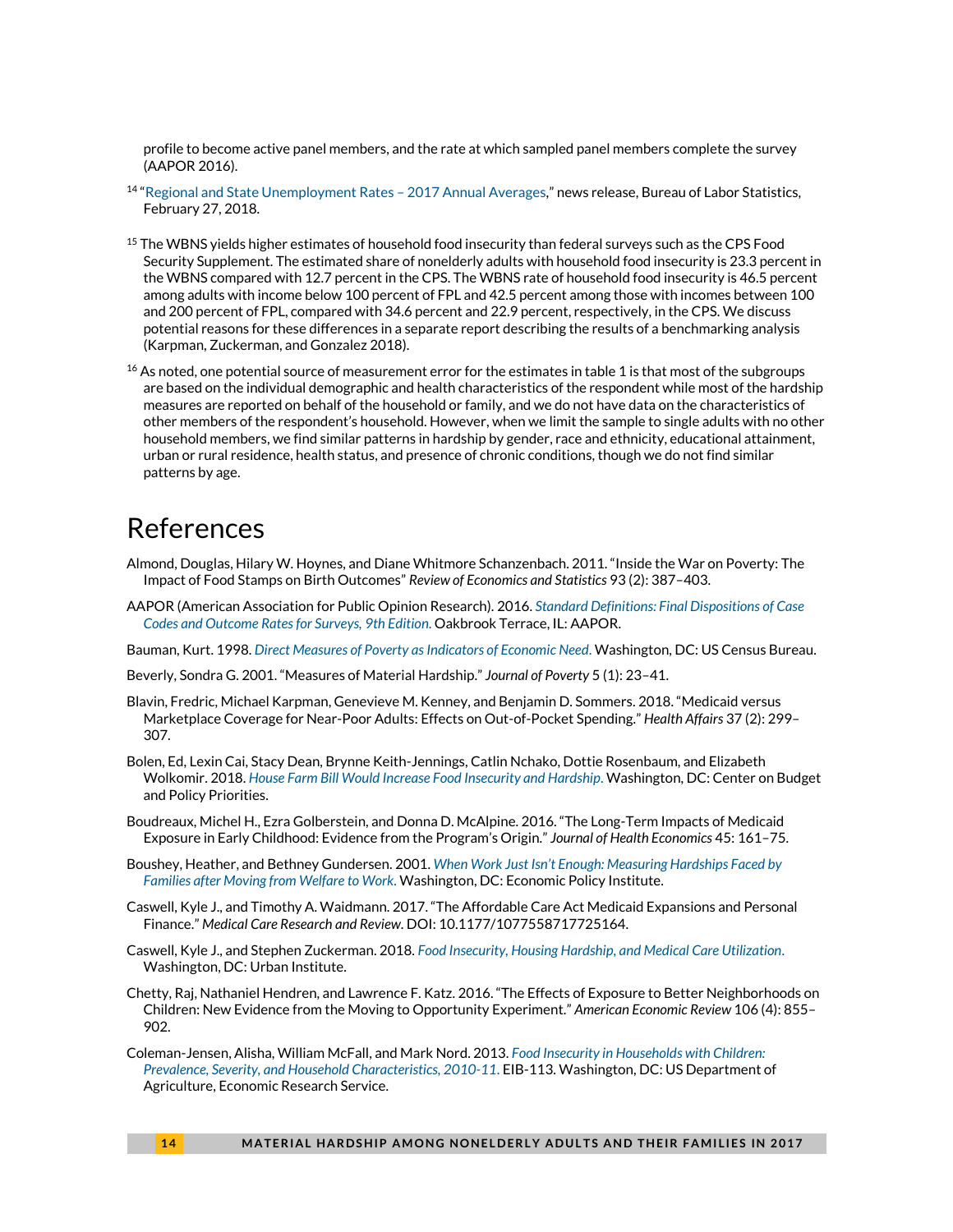- Danziger, Sandra, Mary Corcoran, Sheldon Danziger, and Colleen M. Heflin. 2000. "Work, Income, and Material Hardship after Welfare Reform." *Journal of Consumer Affairs* 34 (1): 6–30.
- Desmond, Matthew, and Rachel Tolbert Kimbro. 2015. "Eviction's Fallout: Housing, Hardship, and Health." *Social Forces* 94 (1): 295–324.
- Garrett, Joe, J. Michael Dennis, and Charles A. DiSogra. 2010. *Non-response Bias: Recent Findings from Address-Based Panel Recruitment*. Presented at the Annual Conference of the American Association for Public Opinion Research, Chicago, IL, May 13–16.
- Gershoff, Elizabeth T., J. Lawrence Aber, C. Cybele Raver, and Mary Clare Lennon. 2007. "Income Is Not Enough: Incorporating Material Hardship into Models of Income Associations with Parenting and Child Development." *Child Development* 78 (1): 70–95.
- Giannarelli, Linda, Laura Wheaton, and Joyce Morton. 2017. *[Estimating the Potential Impacts of the Administration's](https://www.urban.org/research/publication/estimating-potential-impacts-administrations-fiscal-year-2018-budget-proposal-safety-net-programs-using-microsimulation)  [Fiscal Year 2018 Budget Proposal on Safety Net Programs Using Microsimulation](https://www.urban.org/research/publication/estimating-potential-impacts-administrations-fiscal-year-2018-budget-proposal-safety-net-programs-using-microsimulation)*. Washington, DC: Urban Institute.
- Goodman-Bacon, Andrew. 2016. *[The Long-Run Effects of Childhood Insurance Coverage: Medicaid Implementation,](http://www.nber.org/papers/w22899)  [Adult Health, and Labor Market Outcomes](http://www.nber.org/papers/w22899)*. Working paper 22899. Cambridge, MA: National Bureau of Economic Research.
- Heeren, Timothy, Erika M. Edwards, J. Michael Dennis, Sergei Rodkin, Ralph W. Hingson, and David L. Rosenbloom. 2008. "A Comparison of Results from an Alcohol Survey of a Prerecruited Internet Panel and the National Epidemiologic Survey on Alcohol and Related Conditions." *Alcoholism: Clinical and Experimental Research* 32 (2): 222–29.
- Heflin, Colleen M. 2006. "Dynamics of Material Hardship in the Women's Employment Study." *Social Service Review* 80 (3): 377–97.
- Heflin, Colleen M., and John Iceland. 2009. "Poverty, Material Hardship, and Depression." *Social Science Quarterly* 90 (5): 1051–71.
- Heflin, Colleen M., John Sandberg, and Patrick Rafail. 2009. "The Structure of Material Hardship in US Households: An Examination of the Coherence behind Common Measures of Well-Being." *Social Problems* 56 (4): 746–64.
- Hoynes, Hilary, Diane Whitmore Schanzenbach, and Douglas Almond. 2016. "Long Run Impacts of Childhood Access to the Safety Net." *American Economic Review* 106 (4): 903–34.
- Iceland, John, and Kurt J. Bauman. 2007. "Income Poverty and Material Hardship: How Strong Is the Association?" *The Journal of Socio-Economics* 36 (3): 376–96.
- Kaiser Family Foundation. 2018. ["Proposed Changes to "Public Charge" Policies for Immigrants: Implications for](https://www.kff.org/disparities-policy/fact-sheet/proposed-changes-to-public-charge-policies-for-immigrants-implications-for-health-coverage/)  [Health Coverage](https://www.kff.org/disparities-policy/fact-sheet/proposed-changes-to-public-charge-policies-for-immigrants-implications-for-health-coverage/)." Menlo Park, CA: Kaiser Family Foundation.
- Karpman, Michael, Stephen Zuckerman, and Dulce Gonzalez. 2018. "[The Well-Being and Basic Needs Survey: A](https://edit.urban.org/research/publication/well-being-and-basic-needs-survey)  [New Data Source for Monitoring the Health and Well-Being of Individuals and Families.](https://edit.urban.org/research/publication/well-being-and-basic-needs-survey)" Washington, DC: Urban Institute.
- Kreider, Brent, John V. Pepper, Craig Gundersen, and Dean Jolliffe. 2012. "Identifying the Effects of SNAP (Food Stamps) on Child Health Outcomes When Participation Is Endogenous and Misreported." *Journal of the American Statistical Association* 107 (499): 958–75.
- Kushel, Margot B., Reena Gupta, Lauren Gee, and Jennifer S. Haas. 2006. "Housing Instability and Food Insecurity as Barriers to Health Care Among Low-Income Americans." *Journal of General Internal Medicine* 21 (1), 71–77.
- Lerman, Robert. 2002. *[Impacts of Marital Status and Parental Presence on the Material Hardship of Families with](https://www.urban.org/research/publication/impacts-marital-status-and-parental-presence-material-hardship-families-children)  [Children](https://www.urban.org/research/publication/impacts-marital-status-and-parental-presence-material-hardship-families-children)*. Washington, DC: Urban Institute.
- Mabli, James, Jim Ohls, Lisa Dragoset, Laura Castner, and Betsy Santos. 2013[. Measuring the Effect of](https://www.fns.usda.gov/measuring-effect-snap-participation-food-security-0)  [Supplemental Nutrition Assistance Program \(SNAP\) Participation on Food Security.](https://www.fns.usda.gov/measuring-effect-snap-participation-food-security-0) Prepared by Mathematica Policy Research for the US Department of Agriculture Food and Nutrition Service.
- Mayer, Susan E., and Christopher Jencks. 1989. "Poverty and the Distribution of Material Hardship." *Journal of Human Resources* 24 (1): 88–114.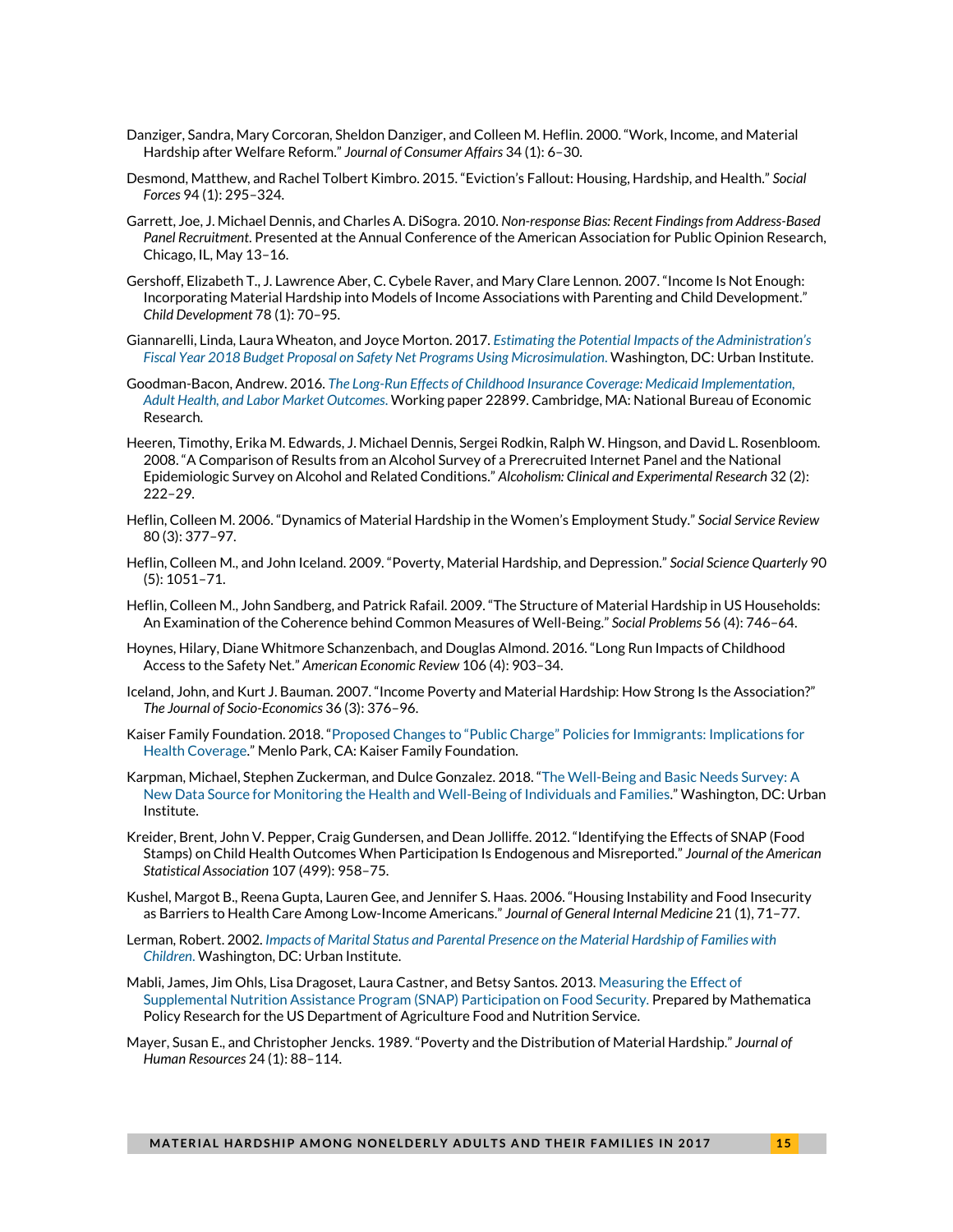- McEwen, Bruce S. 1998. "Protective and Damaging Effects of Stress Mediators." *New England Journal of Medicine* 338 (3): 171–79.
- McMorrow, Stacey, Jason A. Gates, Sharon K. Long, and Genevieve M. Kenney. 2017. "Medicaid Expansion Increased Coverage, Improved Affordability, and Reduced Psychological Distress for Low-Income Parents." *Health Affairs* 36 (5): 808–18.
- Miller, Daniel P., and Taryn Morrissey. 2017. *[Using Natural Experiments to Identify the Effects of SNAP on Child and](http://www.ukcpr.org/sites/www.ukcpr.org/files/documents/DP2017-04_Miller_Morrissey.pdf)  [Adult Health](http://www.ukcpr.org/sites/www.ukcpr.org/files/documents/DP2017-04_Miller_Morrissey.pdf)*. DP2017-04. Lexington: University of Kentucky, Center for Poverty Research.
- Miller, Sarah, and Laura R. Wherry. 2017. "Health and Access to Care during the First 2 Years of the ACA Medicaid Expansions." *New England Journal of Medicine* 376 (10): 947–56.
- ———. 2018. "The Long-Term Effects of Early Life Medicaid Coverage." *Journal of Human Resources* 0816\_8173R1.
- Musumeci, MaryBeth, Robin Rudowitz, Elizabeth Hinton, Larisa Antonisse, and Cornelia Hall. 2018. *[Section 1115](https://www.kff.org/medicaid/issue-brief/section-1115-medicaid-demonstration-waivers-the-current-landscape-of-approved-and-pending-waivers/)  [Medicaid Demonstration Waivers: The Current Landscape of Approved and Pending Waivers](https://www.kff.org/medicaid/issue-brief/section-1115-medicaid-demonstration-waivers-the-current-landscape-of-approved-and-pending-waivers/)*. Menlo Park, CA: Kaiser Family Foundation.
- Neckerman, Kathryn M., Irwin Garfinkel, Julien O. Teitler, Jane Waldfogel, and Christopher Wimer. 2016. "Beyond Income Poverty: Measuring Disadvantage in Terms of Material Hardship and Health." *Academic Pediatrics* 16 (3 Suppl): S52–59.
- Nord, Mark, and Mark Prell. 2011[. Food Security Improved Following the 2009 ARRA Increase in SNAP Benefits.](https://www.ers.usda.gov/publications/pub-details/?pubid=44839) ERR-116. Washington, DC: US Department of Agriculture, Economic Research Service.
- Ouellette, Tammy, Nancy Burstein, David Long, and Erik Beecroft. 2004. *[Measures of Material Hardship: Final Report](https://aspe.hhs.gov/report/measures-material-hardship-final-report)*. Washington, DC: US Department of Health and Human Services, Office of the Assistant Secretary for Planning and Evaluation.
- Pilkauskas, Natasha V., Janet Currie, and Irwin Garfinkel. 2012. "The Great Recession, Public Transfers, and Material Hardship." *Social Service Review* 86 (3): 401–27.
- Ratcliffe, Caroline, Signe-Mary McKernan, and Sisi Zhang. 2011. "How Much Does the Supplemental Nutrition Assistance Program Reduce Food Insecurity?" *American Journal of Agricultural Economics* 93 (4): 1082–98.
- Seligman, Hilary K., Barbara A. Laraia, and Margot Kushel. 2010. "Food Insecurity Is Associated with Chronic Disease among Low-Income NHANES Participants." *Journal of Nutrition* 140 (2), 304–10.
- Shaefer, H. Luke, and Italo A. Gutierrez. 2013. "The Supplemental Nutrition Assistance Program and Material Hardships among Low-Income Households with Children." *Social Service Review* 87 (4): 753–79.
- Shonkoff, Jack P., W. Thomas Boyce, and Bruce S. McEwen. 2009. "Neuroscience, Molecular Biology, and the Childhood Roots of Health Disparities: Building a New Framework for Health Promotion and Disease Prevention." *JAMA* 301 (21): 2252–59.
- Short, Kathleen, and Martina Shea. 1995. *[Beyond Poverty, Extended Measures of Well-Being: 1992](https://www.census.gov/prod/1/pop/p70-50rv.pdf)*. Washington, DC: US Census Bureau.
- Siebens, Julie. 2013. *[Extended Measures of Well-Being: Living Conditions in the US: 2011](https://www.census.gov/library/publications/2013/demo/p70-136.html)*. Washington, DC: US Census Bureau.
- USDA (US Department of Agriculture). 2012. [US Household Food Security Survey Module: Six-Item Short Form.](https://www.ers.usda.gov/media/8282/short2012.pdf) Washington, DC: US Department of Agriculture, Economic Research Service.
- Zilanawala, Afshin, and Natasha V. Pilkauskas. 2012. "Material Hardship and Child Socioemotional Behaviors: Differences by Types of Hardship, Timing, and Duration." *Children and Youth Services Review* 34 (4): 814–25.

# About the Authors

**Michael Karpman** is a research associate in the Health Policy Center at the Urban Institute. His work focuses primarily on the implications of the Affordable Care Act, including quantitative analysis related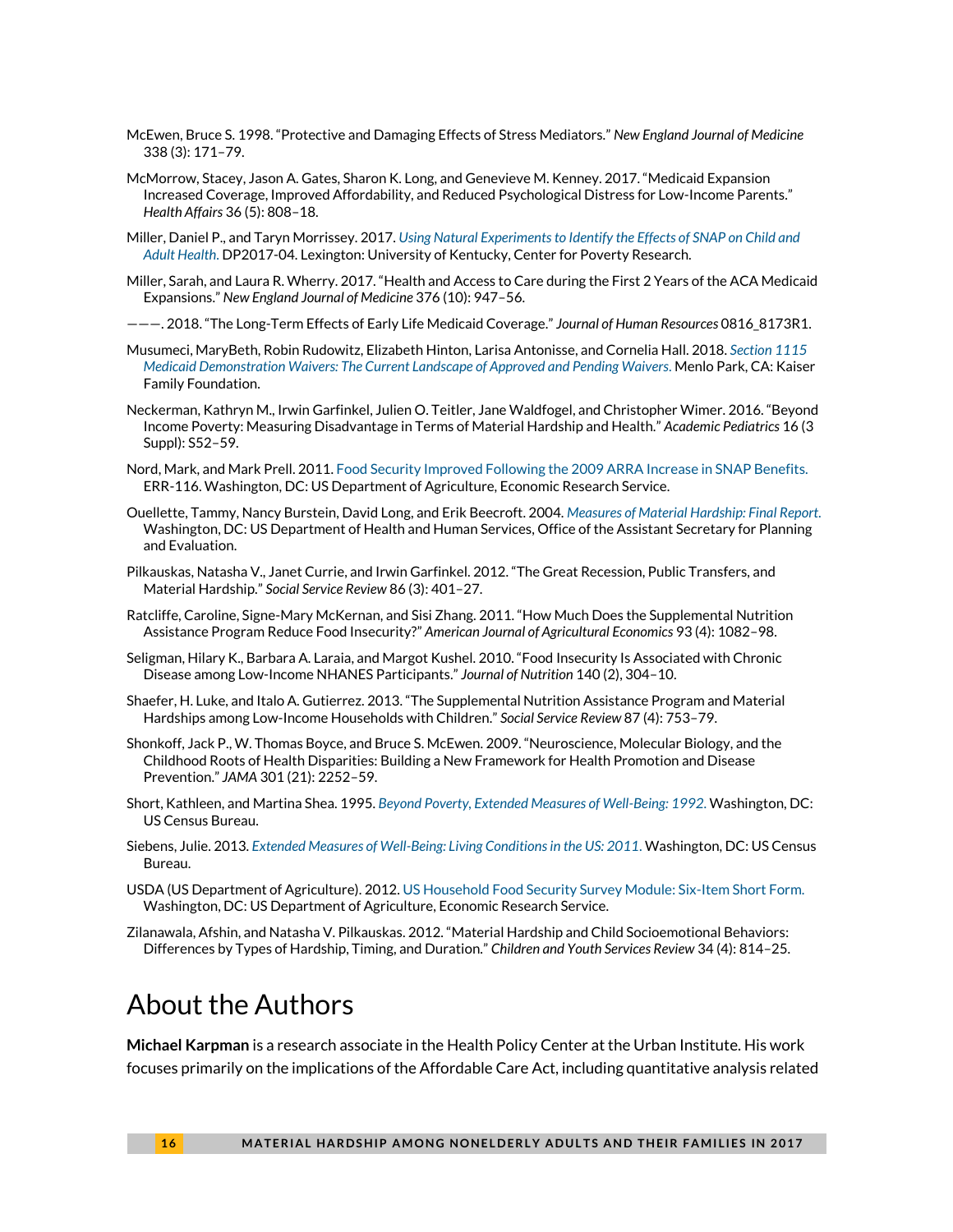to health insurance coverage, access to and affordability of health care, use of health care services, and health status. His work includes efforts to help coordinate and analyze data from the Urban Institute's Health Reform Monitoring Survey and Well-Being and Basic Needs Survey.

Before joining Urban in 2013, Karpman was a senior associate at the National League of Cities Institute for Youth, Education, and Families. He received his MPP from Georgetown University.

**Stephen Zuckerman** is a senior fellow and vice president of the Health Policy Center at the Urban Institute. He has studied health economics and health policy for 30 years and is a national expert on Medicare and Medicaid physician payment, including how payments affect enrollee access to care and the volume of services they receive. He is currently examining how payment and delivery system reforms can affect the availability of primary care services and studying the implementation and impact of the Affordable Care Act.

Before joining Urban, Zuckerman worked at the American Medical Association's Center for Health Policy Research. He received his PhD in economics from Columbia University.

**Dulce Gonzalez** is a research analyst in the Health Policy Center at the Urban Institute. Before joining Urban, she interned at the Georgetown University Center for Children and Families, where she conducted qualitative and quantitative analyses on Medicaid, the Children's Health Insurance Program, and the Affordable Care Act. Gonzalez has also worked at the nonprofit organization Maternal and Child Health Access, where she evaluated health and well-being outcomes for women in the Welcome Baby Program, a perinatal home visiting program. She received her MPP from Georgetown University.